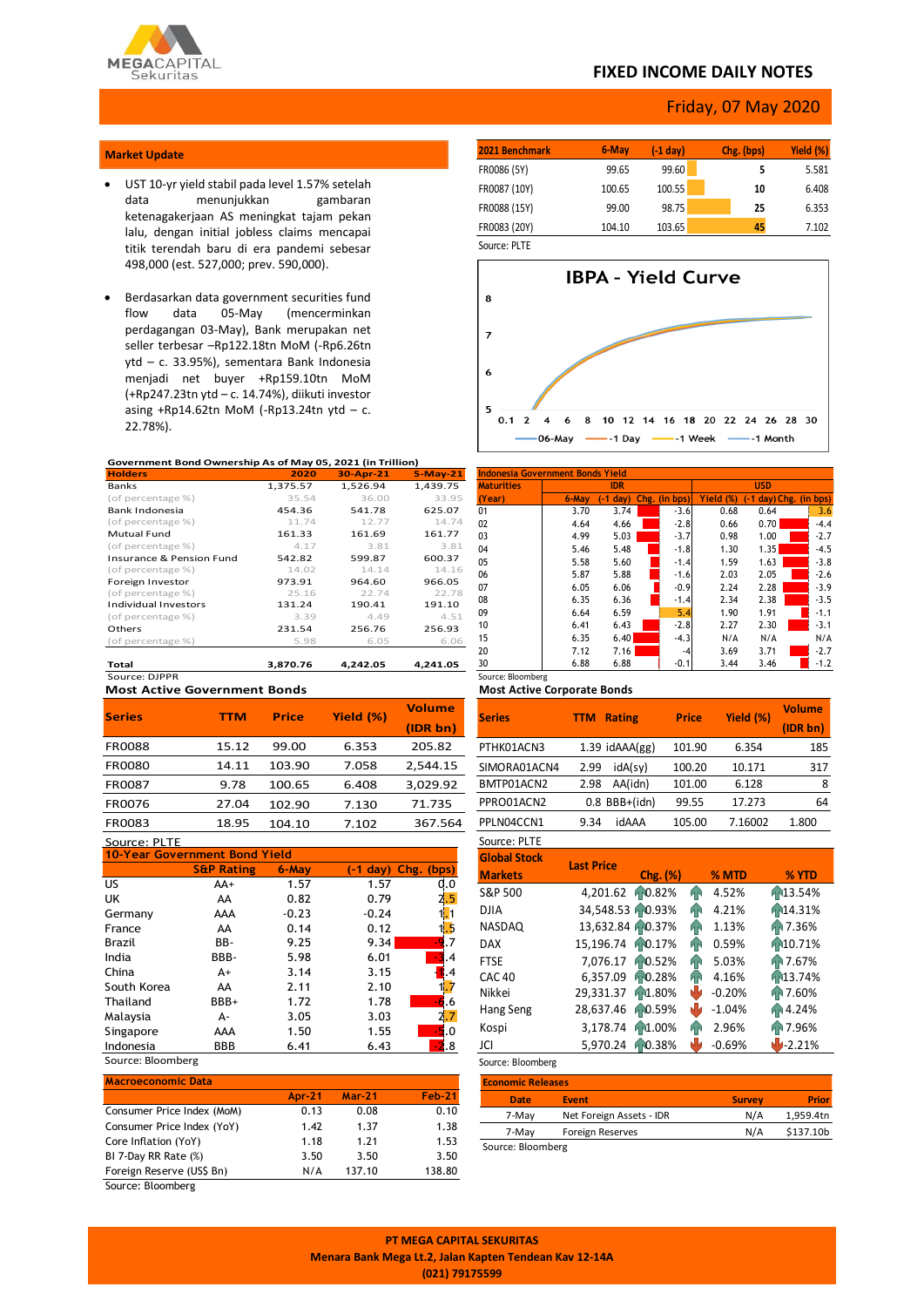

Friday, 07 May 2020

# **Government Bond Prices**

|               | Closing Price: 05-May-2021 |       |        |              |       |            |                   |                   |              |  |
|---------------|----------------------------|-------|--------|--------------|-------|------------|-------------------|-------------------|--------------|--|
| <b>Series</b> | <b>Maturity</b>            | TTM   | Coupon | <b>Price</b> | YTM X | <b>YTM</b> | <b>Est. Yield</b> | <b>Fair Price</b> | Spread (bps) |  |
| FR0034        | 15-Jun-21                  | 0.11  | 12.80% | 101.14       | 2.008 | 2.01%      | 2.83%             | 101.09            | $-5$         |  |
| FR0053        | 15-Jul-21                  | 0.19  | 8.25%  | 100.98       | 3.028 | 3.03%      | 2.93%             | 101.01            | 4            |  |
| FR0061        | 15-May-22                  | 1.03  | 7.00%  | 103.24       | 3.735 | 3.74%      | 3.78%             | 103.21            | -3           |  |
| FR0035        | 15-Jun-22                  | 1.11  | 12.90% | 109.90       | 3.846 | 3.85%      | 3.86%             | 109.73            | $-17$        |  |
| FR0043        | 15-Jul-22                  | 1.19  | 10.25% | 107.36       | 3.87  | 3.87%      | 3.93%             | 107.30            | -6           |  |
| FR0063        | 15-May-23                  | 2.03  | 5.63%  | 101.83       | 4.664 | 4.66%      | 4.55%             | 102.07            | 23           |  |
| FR0046        | 15-Jul-23                  | 2.19  | 9.50%  | 109.38       | 4.929 | 4.93%      | 4.65%             | 109.99            | 61           |  |
| FR0039        | 15-Aug-23                  | 2.28  | 11.75% | 114.46       | 4.948 | 4.95%      | 4.70%             | 115.03            | 58           |  |
| <b>FR0070</b> | 15-Mar-24                  | 2.86  | 8.38%  | 108.79       | 5.03  | 5.03%      | 5.03%             | 108.80            | $\mathbf{2}$ |  |
| FR0077        | 15-May-24                  | 3.03  | 8.13%  | 108.60       | 5.022 | 5.02%      | 5.11%             | 108.35            | $-25$        |  |
| FR0044        | 15-Sep-24                  | 3.37  | 10.00% | 113.76       | 5.459 | 5.46%      | 5.27%             | 114.39            | 63           |  |
| FR0081        | 15-Jun-25                  | 4.12  | 6.50%  | 103.72       | 5.475 | 5.48%      | 5.57%             | 103.38            | -33          |  |
| FR0040        | 15-Sep-25                  | 4.37  | 11.00% | 120.00       | 5.74  | 5.74%      | 5.65%             | 120.40            | 39           |  |
| FR0084        | 15-Feb-26                  | 4.79  | 7.25%  | 105.79       | 5.841 | 5.84%      | 5.79%             | 106.02            | 23           |  |
| <b>FR0086</b> | 15-Apr-26                  | 4.95  | 5.50%  | 99.59        | 5.595 | 5.60%      | 5.83%             | 98.58             | $-102$       |  |
| FR0037        | 15-Sep-26                  | 5.37  | 12.00% | 127.99       | 5.868 | 5.87%      | 5.95%             | 127.41            | $-58$        |  |
| <b>FR0056</b> | 15-Sep-26                  | 5.37  | 8.38%  | 111.85       | 5.769 | 5.77%      | 5.95%             | 110.98            | $-87$        |  |
| FR0059        | 15-May-27                  | 6.03  | 7.00%  | 105.59       | 5.883 | 5.88%      | 6.11%             | 104.44            | $-116$       |  |
| FR0042        | 15-Jul-27                  | 6.20  | 10.25% | 121.35       | 6.07  | 6.07%      | 6.15%             | 120.87            | $-48$        |  |
| FR0047        | 15-Feb-28                  | 6.79  | 10.00% | 120.47       | 6.25  | 6.25%      | 6.26%             | 120.37            | $-10$        |  |
| FR0064        | 15-May-28                  | 7.03  | 6.13%  | 99.63        | 6.191 | 6.19%      | 6.31%             | 98.98             | $-65$        |  |
| FR0071        | 15-Mar-29                  | 7.87  | 9.00%  | 116.10       | 6.362 | 6.36%      | 6.44%             | 115.58            | $-52$        |  |
| <b>FR0078</b> | 15-May-29                  | 8.03  | 8.25%  | 111.39       | 6.411 | 6.41%      | 6.47%             | 111.04            | $-35$        |  |
| FR0052        | 15-Aug-30                  | 9.28  | 10.50% | 126.97       | 6.576 | 6.58%      | 6.62%             | 126.54            | $-43$        |  |
| <b>FR0082</b> | 15-Sep-30                  | 9.37  | 7.00%  | 103.68       | 6.468 | 6.47%      | 6.63%             | 102.52            | $-116$       |  |
| <b>FR0087</b> | 15-Feb-31                  | 9.79  | 6.50%  | 100.46       | 6.434 | 6.43%      | 6.68%             | 98.73             | $-173$       |  |
| <b>FR0085</b> | 15-Apr-31                  | 9.95  | 7.75%  | 107.60       | 6.69  | 6.69%      | 6.69%             | 107.58            | $-2$         |  |
| FR0073        | 15-May-31                  | 10.03 | 8.75%  | 115.10       | 6.66  | 6.66%      | 6.70%             | 114.79            | -32          |  |
| FR0054        | 15-Jul-31                  | 10.20 | 9.50%  | 119.78       | 6.779 | 6.92%      | 6.72%             | 120.29            | 51           |  |
| <b>FR0058</b> | 15-Jun-32                  | 11.12 | 8.25%  | 111.06       | 6.813 | 6.81%      | 6.80%             | 111.20            | 14           |  |
| FR0074        | 15-Aug-32                  | 11.29 | 7.50%  | 104.90       | 6.866 | 6.87%      | 6.81%             | 105.36            | 45           |  |
| FR0065        | 15-May-33                  | 12.04 | 6.63%  | 99.59        | 6.675 | 6.68%      | 6.86%             | 98.06             | -153         |  |
| <b>FR0068</b> | 15-Mar-34                  | 12.87 | 8.38%  | 111.21       | 7.034 | 7.03%      | 6.92%             | 112.26            | 104          |  |
| <b>FR0080</b> | 15-Jun-35                  | 14.12 | 7.50%  | 103.45       | 7.107 | 7.11%      | 6.99%             | 104.53            | 108          |  |
| FR0072        | 15-May-36                  | 15.04 | 8.25%  | 110.39       | 7.112 | 7.11%      | 7.03%             | 111.18            | 79           |  |
| <b>FR0088</b> | 15-Jun-36                  | 15.12 | 6.25%  | 98.60        | 6.395 | 6.40%      | 7.04%             | 92.74             | $-585$       |  |
| FR0045        | 15-May-37                  | 16.04 | 9.75%  | 124.29       | 7.176 | 7.18%      | 7.08%             | 125.40            | 111          |  |
| FR0075        | 15-May-38                  | 17.04 | 7.50%  | 103.40       | 7.151 | 7.15%      | 7.11%             | 103.79            | 38           |  |
| <b>FR0050</b> | 15-Jul-38                  | 17.21 | 10.50% | 131.84       | 7.234 | 7.23%      | 7.12%             | 133.21            | 137          |  |
| FR0079        | 15-Apr-39                  | 17.96 | 8.38%  | 111.31       | 7.239 | 7.24%      | 7.14%             | 112.34            | 103          |  |
| FR0083        | 15-Apr-40                  | 18.96 | 7.50%  | 103.47       | 7.162 | 7.16%      | 7.17%             | 103.35            | $-12$        |  |
| FR0057        | 15-May-41                  | 20.04 | 9.50%  | 120.75       | 7.484 | 7.48%      | 7.20%             | 124.16            | 341          |  |
| FR0062        | 15-Apr-42                  | 20.96 | 6.38%  | 96.00        | 6.734 | 6.73%      | 7.23%             | 90.89             | $-511$       |  |
| FR0067        | 15-Feb-44                  | 22.80 | 8.75%  | 113.50       | 7.503 | 7.50%      | 7.26%             | 116.40            | 290          |  |
| FR0076        | 15-May-48                  | 27.05 | 7.38%  | 102.21       | 7.189 | 7.19%      | 7.34%             | 100.45            | -175         |  |
| FR0089        | 15-Aug-51                  | 30.30 | 6.88%  | 99.82        | 6.888 | 6.89%      | 7.38%             | 93.94             | $-587$       |  |
|               | Source: PLTE & Bloomberg   |       |        |              |       |            |                   |                   |              |  |





**PT MEGA CAPITAL SEKURITAS Menara Bank Mega Lt.2, Jalan Kapten Tendean Kav 12-14A (021) 79175599**